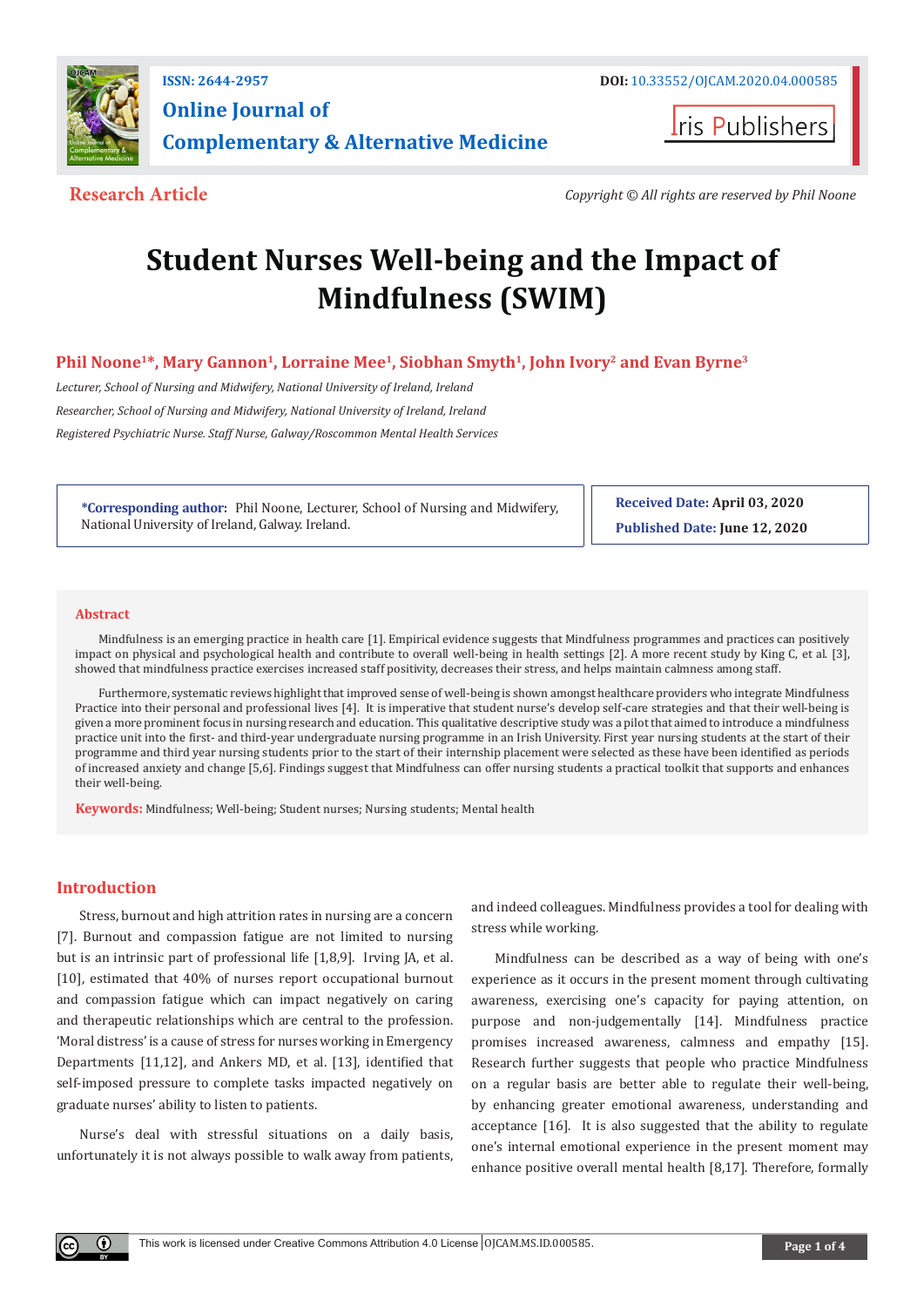integrating Mindfulness into nurse education and practice has the potential to enhance compassionate nursing qualities and positively contribute to improved patient outcomes [1], increased job satisfaction, and enhanced health and well-being [9].

Evidence shows that nurses who practice mindfulness experience an increased well-being and openness to others [18].

Results from a randomized control pilot study following an eight week Mindfulness Based Stress Reduction intervention suggested that it may be effective in reducing stress and enhancing the quality of life and self-compassion in health care professionals [9]. These studies point to Mindfulness as a potential means to address the challenges in health care and, in particular, within nursing. However, this remains an undeveloped area in nurse education in an Irish context.

This qualitative descriptive study aimed to introduce a mindfulness practice unit into the first and third year undergraduate nursing programme in an Irish University. First year nursing students at the start of their programme and third year nursing students prior to the start of their internship placements were selected as these have been identified as periods of increased anxiety and change [5,6].

# **Materials and Methods**

A descriptive qualitative approach was used, based on the belief that multiple perceptions of reality exist and that individuals can experience a phenomenon in completely different ways [19].

This pilot study aimed to capture and evaluate general nursing, mental health nursing and midwifery students' experiences of participating in a mindfulness practice programme delivered over four weeks in a four-year BNS undergraduate programme in an Irish university setting.

A convenience sample of all consenting first year general nursing, mental health nursing and midwifery students and those registered on the complimentary therapies module in third year was utilised.

The mindfulness programme was delivered by a qualified mindfulness practitioner that has authored several books including: 'The Nurses Guide to Cultivating Mindfulness and Compassion' and 'The Mindful Nurse – Using the Power of Mindfulness and Compassion to Help You Thrive in Your Work' [15].

# **Data collection methods included reflective diaries and focus group (FG) interviews**

Reflective Diaries are a multidimensional tool that can exist in a variety of forms [20] and serve as a pedagogical tool for the encouragement of reflection, critical self-appraisal for the students [17]. "Diary writing is both a product and a process that helps us 'capture an experience, record an event, explore our feelings', or make sense of what we know" Boud [20]. Reflective practice is a coping and learning strategy used within all nursing and midwifery programmes. Reflective diaries used in this study helped capture

the student experiences of mindfulness using an approach that is familiar to them.

The participants completed diaries at three different intervals (start, middle and end of the teaching unit) using the Kolb's Cycle (1984) as a specific framework to guide them with 3rd years only. Participants reflective entries served as a learning tool for the improvement of learning by creating a connection between theory and practice [21] thus helping to achieve the study's aim.

While multiple opportunities were afforded to the students to attend for interview, a focus group interview was conducted with third year students using a semi-structured format to collect data and this was used in the data analysis process.

This focus group was conducted by an independent facilitator, audio-recorded and transcribed verbatim.

Following the provision of the mindfulness practice unit, the focus group interview and the reflective diaries were analyzed using Braun & Clarke's [22] framework:

**Familiarization with the data:** This phase involved reading and re-reading the data, to become immersed and intimately familiar with its content.

**Coding:** This phase involved generating succinct labels (codes) that identified important features of the data that were relevant to answering the research aim. It involved coding the entire dataset, and collating relevant data extracts for analysis.

**Searching for themes:** This phase involved examining the codes and collated data to identify significant broader patterns of meaning (potential themes).

**Reviewing themes:** This phase involved checking the participant themes against the dataset to ensure it reflects the data.

**Defining and naming themes:** This phase involved defining and naming themes.

**Writing up:** This final phase involved weaving together the analytic narrative and data extracts to answer the research aim. Ethical approval was initially sought from an institution Research Ethical Committee (REC). At all times, the participants' wellbeing was given priority over this research study.

# **Results and Discussion**

Findings' of the focus group interview and the reflective diaries for the study are presented together below. Some excerpts from the data are included to illustrate the more salient issues.

The first overarching thematic area emerged from the data revealed: Mindfulness: My New Way, captured in sub- thematic areas of: Challenging and Changing; Shifting Awareness to the Present; Re-gaining Care for Self and Others.

#### **Mindfulness: my new way**

The practice of Mindfulness was viewed by the majority of participants as beneficial to personal and professional life. Though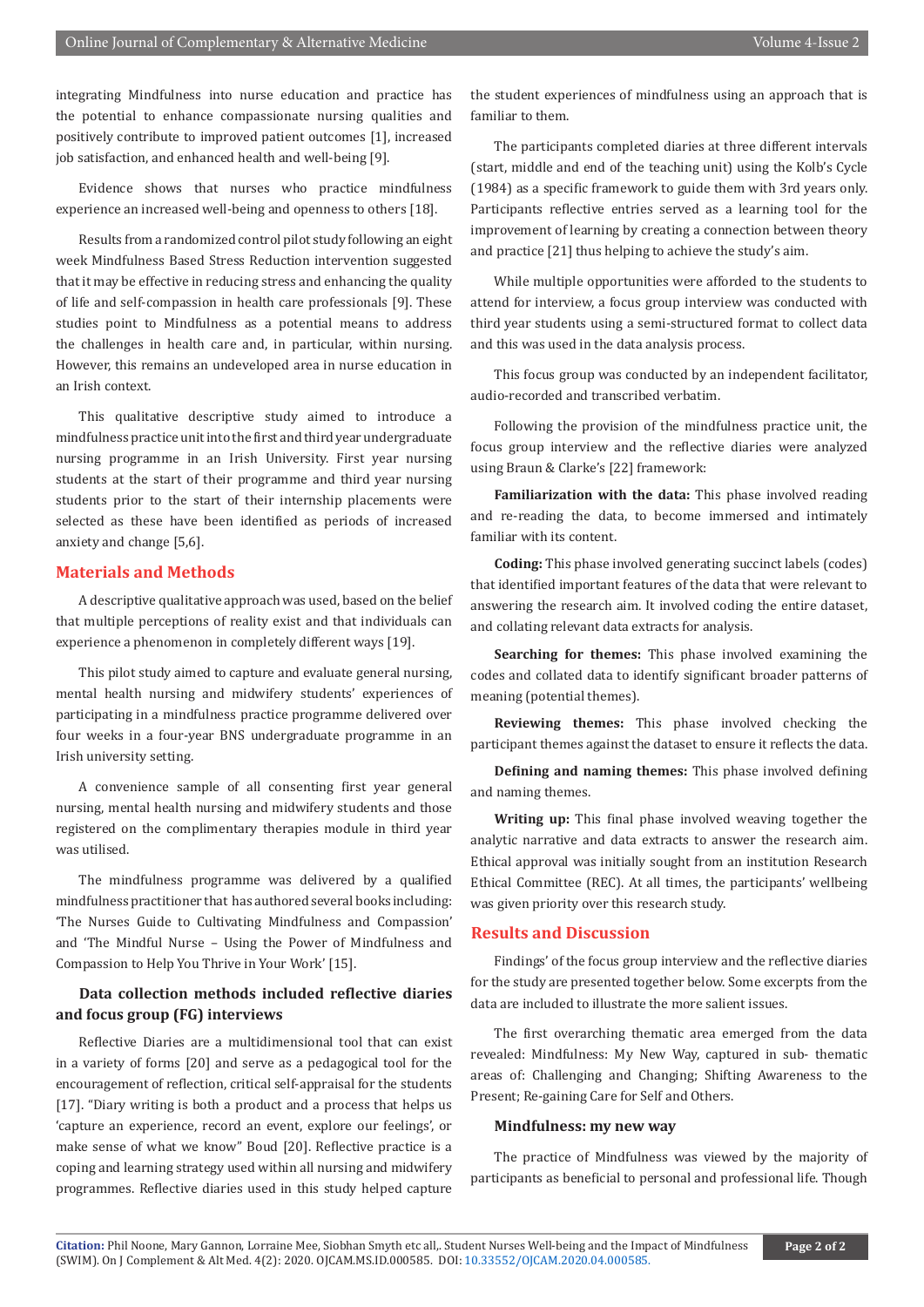not without its challenges, there existed a sense of an evolving nature to the practice as illustrated in the thematic areas identified below:

**Challenging and changing:** Many challenges existed for students as they began to engage in the practice of Mindfulness. Hesitancy and feeling of uncertainty were expressed about the initial sessions, but, over time, the practice started to yield benefits and this encouraged the students to continue, in particular, with the short mindfulness practices.

'Initially, I was uncertain about engaging in mindfulness…' as in the past I struggled with such techniques and in calming my thoughts and busy mind. Curiosity though prompted me to try again'. (011)

'…I thought it would be easier to just be able to just do mindfulness. But it's like you kind of have to keep practicing in order to you know…. be able to anchor yourself down to do the techniques and stuff'.(FGP5).

'I found it more difficult than I expected and did not enjoy it'. (O32)

'This is hard for me…My mind wanders and I get bored. I enjoy it for a couple of minutes and then get distracted with everything I have to do after class'. (O37)

**Shifting awareness to the present:** This subtheme indicates that participants demonstrated a greater awareness of being in 'auto-pilot mode', caught up in their thoughts and worries in relation to college work and life generally.

'I have discovered I live my life on autopilot 99% of the time, I'm seeing what I'm really thinking and feeling'. (036)

'I realised my mind wanders so much. So it's like you do have to get disciplined with yourself to stay focused instead of being off thinking of all the different things you've to do'. (FGP 6)

'From the very first class I was able to step out of my thoughts, essentially like stepping out of a glass box filled with thousands of thoughts'. (043)

'…helped me to become more self-aware and more importantly have given me the tools needed to purposely analyse my conscious mind, identify recurring thoughts and emotions and step back from the noise of everyday life and stress.' (026)

'I realised my mind wanders so much. So it's like you do have to get disciplined with yourself to stay focused instead of being off thinking of all the different things you've to do'. (FGP 6)

**Re-gaining care for self and others:** This final sub-theme incorporates the benefits of Mindfulness Practice for enhancing self-care and extending this to others in professional nursing.

'I felt very Zen after week two and it put me in a great mood for the week ahead – I was filled with positivity'. (O13)

'I noticed my movements in completing tasks were slower, tone of voice was softer and even, focus was settled and I felt settled in myself'. (011)

'I'm more awareness of my emotions and I'm able to control them better'. (O36)

'I find I'm waking during the night thinking about all the assignments' but this week my sleep has improved'. (O38)

'When driving this morning when the extra slow driver was getting on my nerves, I remembered what … said and I thought of accepting it and be non-judgemental. I actually felt better afterwards'. (019)

'In clinical placement… 'anytime I get stressed or anxious , I turn to the 'STOP' technique or the '1 breath 2 feet 'technique and the 'cultivating kindness' practice and whatever situation I am in becomes less stressful and my mind is in a better headspace to resolve it'. (026)

The second overarching thematic area revealed:

# **Facilitators and barriers to the integration of mindfulness practice**

Facilitators to Mindfulness practice as identified by the participants included: the facilitation skills, experience and knowledge of the Mindfulness teacher, the simplicity and usability of the practices, including on-line 'Apps and the environment where the practice takes place. Barriers included group size.

'I liked these because I looked at them from a realist's point of view and thought about how they would benefit me as a student nurse on placement on a busy ward'. (013)

'There was almost too many people in the group, people were giddy and it was easy to get distracted'. (013)

'We have an instructor in college who is explaining research behind mindfulness practice'. (032).

'It was a mindfulness app and it's good because it kind of guides you, you know. It's great when we're here in the class with [mindfulness teacher] and she's able to guide us through it. And then in between say in between practices she will explain why we're doing this or why we're doing that. So, when you're at home on your own its difficult you know when you don't have somebody to guide us. So, the app is very good. It guides you'. (FG 1)

### **Conclusion**

This pilot study offers a snapshot glimpse into its future potential in recognition that the research and development of Mindfulness within nursing is in its infancy.

The study aimed to capture the reported experiences of general nursing, mental health and midwifery students within one Irish university setting in relation to using Mindfulness practice during their college and clinical placements. In recognition of the